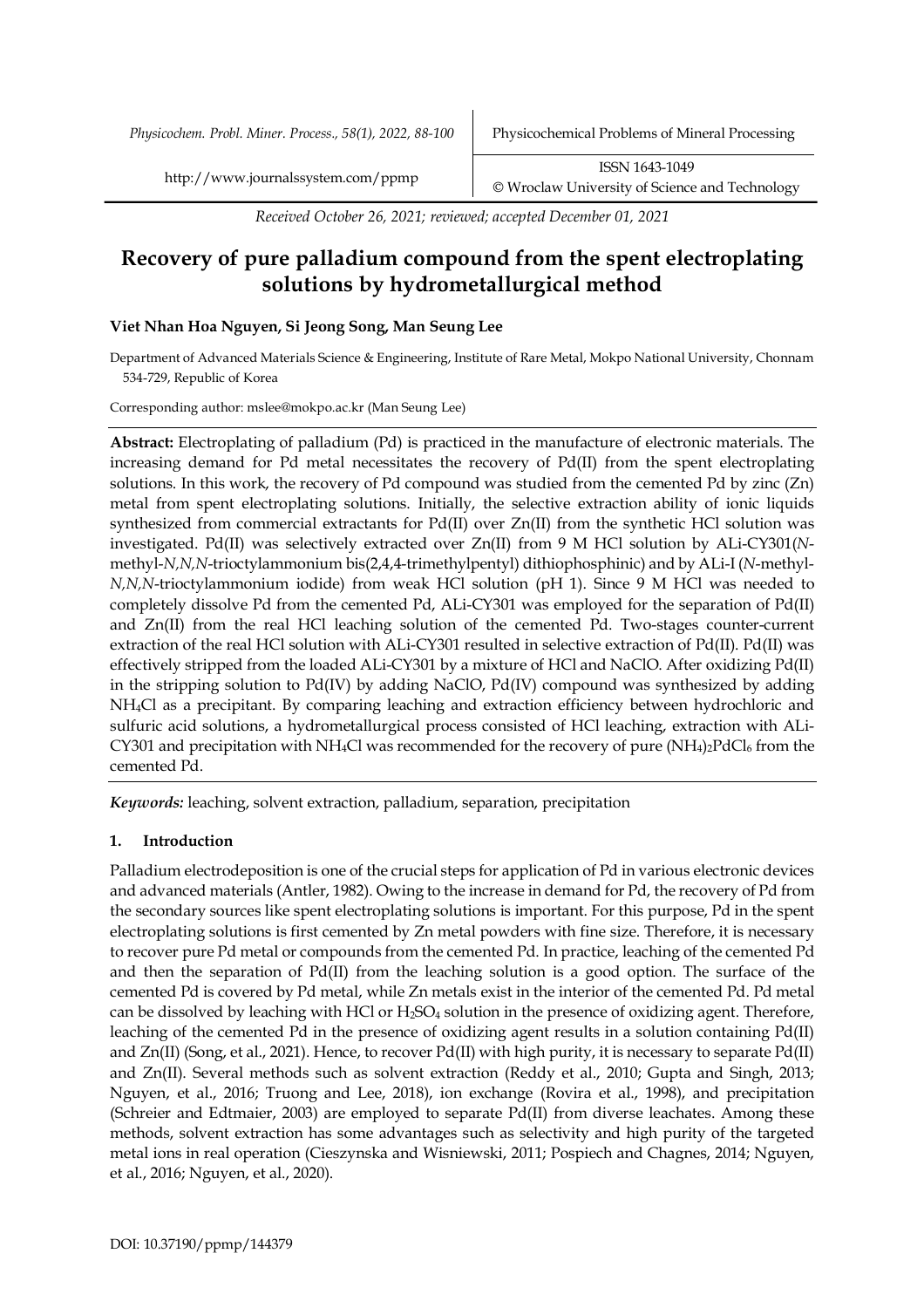Several commercial extractants and ionic liquids (ILs) which have a selectivity for Pd(II) have been reported such as oxime, amines, and acidic extractants (Rane and Venugopal, 2006; Pan and Zhang, 2009; Reddy et al., 2010; Swain et al., 2010; Cieszynska and Wisniewski, 2011; Katsuta et al., 2011; Paiva et al., 2014; Sasaki et al., 2014; Nguyen, et al., 2016; Truong et al, 2017; Truong and Lee, 2018; Nguyen, et al., 2020). Notably, the application of ILs to recover Pd(II) has some merits in terms of selectivity and efficiency. However, the utilization of synthesized ILs derived from commercial extractants as well as ILs with inorganic ions such as  $I<sub>r</sub>$ , Br-, SCN $\cdot$  for separation of Pd(II) over other metals is still limited. According to HSAB (Hard soft acid base) principle, Pd(II) is a soft acid, while Zn(II) is a border line acid (Burgess and Prince, 2006; Truong and Lee, 2018). Therefore, it is possible to make use of the difference in the hardness between Pd(II) and Zn(II). Compared to Zn(II), Pd(II) has a stronger tendency to form stable anionic complexes with inorganic anions such as I<sup>-</sup>, Br<sup>-</sup>, SCN<sup>-</sup>, which can be selectively extracted into the organic phase (Robert et al., 1976; Colombo et al., 2008; Nguyen, et al., 2020). This motivated us to employ the synthesized ILs for selective extraction of Pd(II) over Zn(II) from hydrochloric acid solution.

We have done solvent extraction experiments with ILs from the synthetic sulfuric acid leaching solutions of cemented Pd (Nguyen, et al., 2021). According to this work, ALi-LIX63 (*N*-methyl-*N,N,N*trioctylammonium 5,8-diethyl-7-hydroxydodecane-6-oxime) and ALi-LIX84 (*N*-methyl-*N,N,N*trioctylammonium 2- hydroxy-5-nonylacetophenone oxime) were able to selectively extract Pd(II) over Zn(II) when sulfuric acid concentration was in the range from 0.5 to 9 M. In leaching of the cemented Pd with sulfuric acid solutions, oxidizing agent is necessary to dissolve Pd metal. According to our work (Song et al., 2021), NaClO is effective in dissolving Pd with sulfuric acid solution, while  $H_2O_2$  cannot dissolve Pd. When we applied ALi-LIX63 and ALi-LIX84 to separate Pd(II) from the real sulfuric acid solutions of cemented Pd, it was difficult to separate the two metal ions owing to co-extraction of some amount of Zn(II). This extraction of Zn(II) can be ascribed to the existence of chloride ion resulted from the reduction of NaClO during leaching of Pd metal. To develop an efficient process for the recovery of pure Pd(II) from cemented Pd, it is necessary to compare the leaching and separation performance between hydrochloric and sulfuric acid solutions.

Therefore, the objective of this work was to find a suitable IL for the separation of Pd(II) and Zn(II) from hydrochloric acid solution of cemented Pd from spent electroplating solutions. To investigate the extraction behavior of metals, two kinds of ILs with organic (ALi-D2 (*N*-methyl-*N,N,N*trioctylammonium bis(2-ethylhexyl)phosphoric), ALi-PC (*N*-methyl-*N,N,N*-trioctylammonium 2- Ethylhexyl 2-ethylhexyphosphonic), ALi-CY301, ALi-CY272 (*N*-methyl-*N,N,N*-trioctylammonium bis (2,4,4-trimethylpentyl) phosphinic), ALi-LIX 63, ALi-LIX 84) and inorganic anions (ALi-I, ALi-Br (*N*methyl-*N,N,N*-trioctylammonium bromide), ALi-SCN (*N*-methyl-*N,N,N*-trioctylammonium thicyanate)) were employed in this work. The effect of HCl concentration on the extraction behavior of  $Pd(II)$  and  $Zn(II)$  by the ILs was investigated in the HCl concentration range from 0.5 to 9 M. From these results, some ILs which showed selectivity for Pd(II) were selected. The optimum extraction and stripping conditions for the suitable ILs were obtained. Moreover, batch simulation experiments for the counter-current extraction were performed on the basis of the McCabe-Thiele diagrams constructed in this work. Pd compound with high purity was recovered from the stripping solution by first oxidizing Pd(II) to Pd(IV) and precipitating the Pd(IV) with NH<sub>4</sub>Cl. From the obtained results, a process was proposed to recover pure Pd compound from the real hydrochloric acid leaching solution of cemented Pd.

## **2. Experimental**

### **2.1. Reagents and chemicals**

For the preliminary experiments, synthetic hydrochloric acid leaching solutions containing Pd(II) and Zn(II) were prepared by dissolving PdCl<sub>2</sub> (Alfa Aesar, Ward Hill, MA, USA, 99.9%) and ZnCl<sub>2</sub> (Duksan Co., Kyungki-do, Korea, 99%) in HCl solution. The concentration of Pd(II) and Zn(II) in synthetic leaching solution was adjusted to 100 mg/L and 500 mg/L, respectively. The acidity of the synthetic solution was controlled from 0.5 to 9 M by adding HCl (Daejung Co., Shiheung, Korea, 35%) solution. Sodium hydroxide (Duksan Co., Kyungki-do, Korea, >99%) was added to adjust the pH of the solution. For stripping experiments, HCl, HNO<sub>3</sub> (Daejung Co., Shiheung, Korea, 60%), H<sub>2</sub>SO<sub>4</sub> solutions, thiourea  $((NH<sub>2</sub>)<sub>2</sub>CS, Daegung Co., Shiheung, Korea, > 96%), NaClO (Sigma-Aldrich Co., with available chlorine$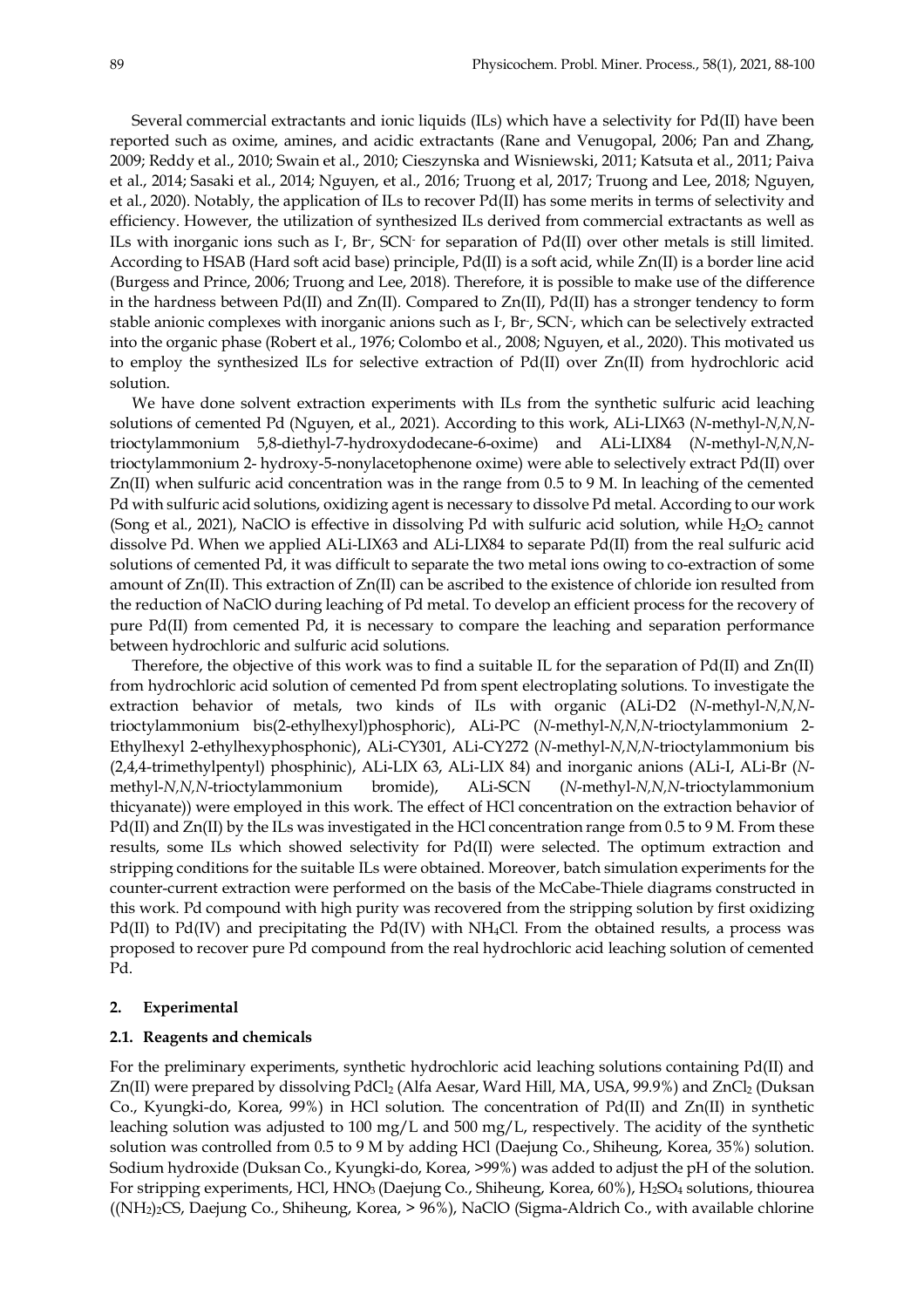10–15%, USA), NH3 (Junsei Co., Tokyo, Japan, 28%) solutions were used and these agents were diluted by distilled water to the desired concentrations. Ammonium chloride (NH4Cl, Duksan Co., Gyungkido, Korea, 99%) was uses as a precipitant for Pd(IV).

PC 88A (95%), Cyanex 272 (85%) and Cyanex 301 (70%) were products of Cytec Inc., Saddle Brook, NJ, USA. D2EHPA (95%) and LIX 63 (70%) were purchased from Daihachi Chem., Osaka, Japan and IS Chem. Co., Seoul, Korea, respectively. Aliquat 336 (93%) and LIX 84 (99.9%) were provided by BASF Co., Ludwigshafen, Germany. All extractants were employed without further purification. The extractants were diluted in kerosene (Daejung Co., Shiheung, Korea, > 90%) to obtain the desired organic phases. To avoid the formation of a third phase, decanol (Daejung Co., Shiheung, Korea, > 98%) was added into organic solution  $(10\%v/v)$  as a modifier and all the employed chemicals were of analytical grade.

Ionic liquids (ILs) were prepared according to the literature as follows. ALi-D2, ALi-PC, ALi-CY272 (ALi represents Aliquat 336) were synthesized by the reported method (Fortuny et al., 2012). ALi-SCN was prepared by contacting Aliquat 336 ( $R_4N$ Cl) and an aqueous solution of 1.6 M KSCN in several times for the complete conversion of chloride to thiocyanate (Preston, 1982; Nayl, 2010). ALi-CY301, ALi-LIX 63 and Ali-LIX 84 were synthesized according to the previous work (Nguyen et al., 2021). In these cases, chloride precipitation using AgNO<sub>3</sub> was performed to verify the transfer of the chloride ions from the organic phase to the aqueous phase. ALi-I and ALi-Br were prepared according to the literature (Nguyen et al., 2020) by reacting Aliquat 336 and 3 M KI or KBr solutions three times.

#### **2.2. Experimental procedure and analytical methods**

The extraction (except counter-current extraction) and stripping experiments were carried out at ambient temperature (22  $\pm$  1°C) by mixing equal volume of the aqueous and organic phase (10 mL each) in a screwed cap bottle. After shaking the mixture for 30 min using a Burrell wrist action shaker (model 75, Pittsburgh, PA, USA), the two phases were then disengaged by keeping them in a glass separatory funnel for 30 min. The concentration of Pd(II) and Zn(II) in the aqueous phase before and after extraction was determined by inductively coupled plasma-optical emission spectrometry (ICP-OES, Spectro Arcos, Cleve, Germany). The concentration of metal ions in the organic phase was calculated from the difference between the metal concentration in the aqueous phase before and after extraction by mass balance. Solution pH was measured by using a thermal scientific pH meter (model A211, Orion Star, Thermo Scientific, Waltham, MA, USA).

Based on the mass of the metal ions in the aqueous phase before extraction [M]<sub>i</sub> and after extraction [M]<sub>a</sub>, the extraction percentage (%E) was calculated as:% E = (([M]<sub>i</sub> – [M]<sub>a</sub>)×100)/[M<sub>i</sub>]. The stripping percentage (S%) of a metal ion was defined as:%S =  $([M]_a^* \times 100)/[M]_o$ , where  $[M]_o$  and  $[M]_a^*$  are the mass of a metal ion in the loaded organic phase before stripping and in the aqueous phase after stripping, respectively. The experiments were done twice and the errors related to the extraction and stripping percentages were around ± 5%.

The precipitation of  $Pd(IV)$  was performed as follows: (i)  $Pd(II)$  in the stripping solution was oxidized to Pd(IV) by adding NaClO solution; (ii) addition of NH4Cl as a precipitant to the solution. The reaction mixtures were stirred by a magnetic stirrer in a heating mantle to control the temperature, time, and stirring speed. Precipitates were collected, and then dried in an oven (Wiseven Wids, Daihan Scientific Co., Korea) at 80°C for overnight. X-ray diffractometer (XRD, X'Pert-PRO, the Netherlands) and analytical high-resolution scanning electron microscopy (HR-SEM, SU-70, Hitachi, Japan) were used to verify the characteristics of the precipitates. The purity of the precipitates was confirmed by dissolving them in distilled water and then the concentration of Pd(IV) was measured by ICP-OES. The precipitation percentage (P%) of Pd(IV) was calculated as:  $P% = (([M]'<sub>i</sub> - [M])/[M]'<sub>i</sub>) \times 100$ , where  $[M]'<sub>i</sub>$ and [M] are the mass of metal ion in the corresponding aqueous phases before and after the precipitation, respectively.

# **3. Results and discussion**

# **3.1. Effect of HCl concentration on the separation of Pd(II) over Zn(II)**

The concentration of Pd(II) in spent electroplating solutions depends on electroplating conditions. In order to increase the recovery percentage of Pd from the spent electroplating solutions, excess amount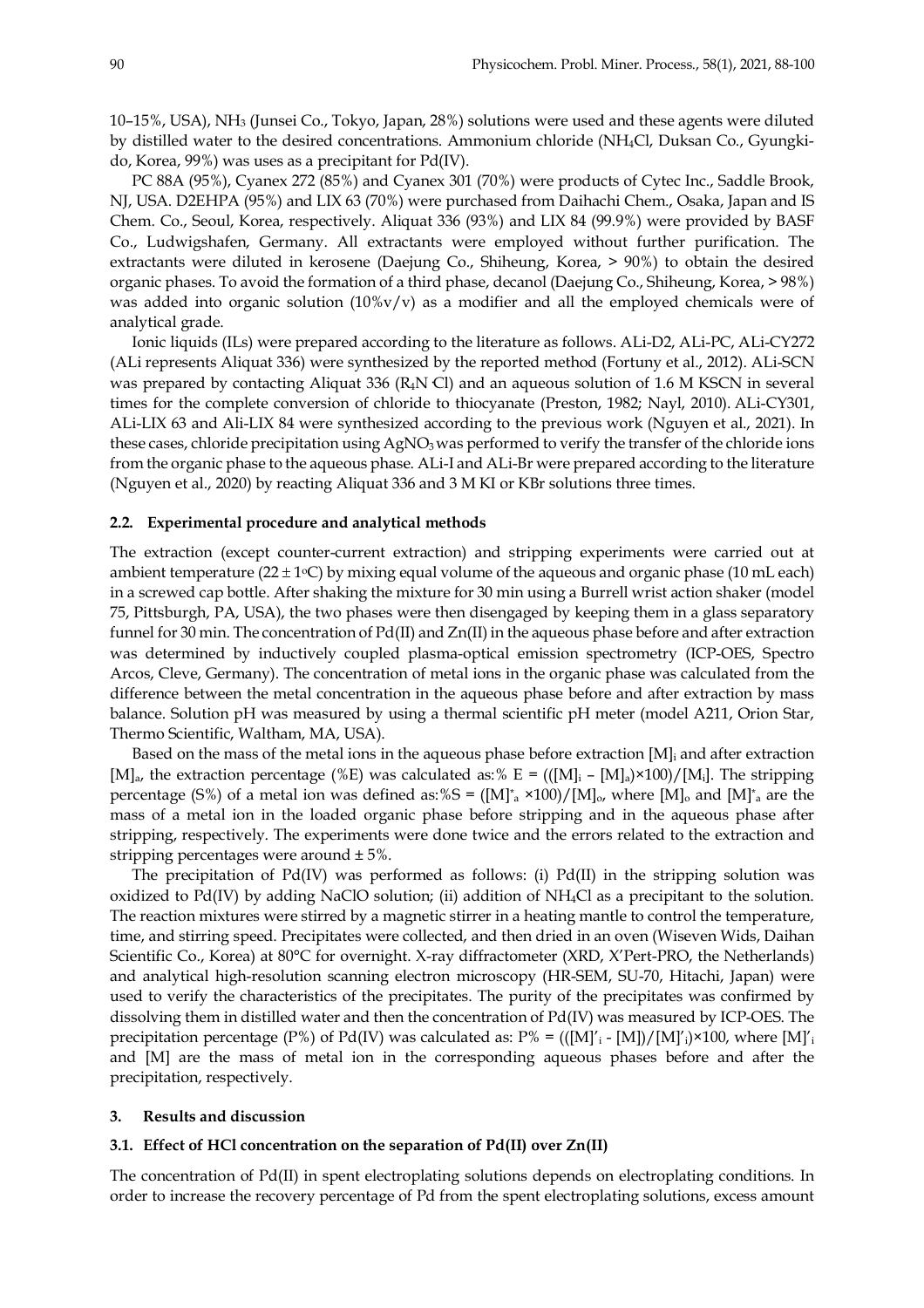of zinc metal is employed in the cementation of Pd(II). Therefore, the concentration of Pd(II) and Zn(II) in the leaching solution would depend on the composition of the cemented Pd and leaching conditions (Song et al., 2021; Nguyen et al., 2021). In this study, the concentration of Pd(II) and Zn(II) in synthetic HCl leaching solution was kept at 100 and 500 mg/L, respectively. The excess concentration of Zn(II) compared to Pd(II) was used in these experiments in order to study the effect of  $Zn(II)$  on selective separation of Pd(II).

Pd(II) and  $Zn(II)$  in HCl solution can exist as anionic species such as PdCl<sub>4</sub><sup>2-</sup> and  $ZnCl<sub>4</sub><sup>2-</sup>$  due to the interaction between Pd(II) and Zn(II) with chloride ion (Pospiech and Chagnes, 2014; Wei et al., 2016; Song et al., 2021). Pd(II) has a stronger tendency to form stable complexes with inorganic anions such as SCN<sup>-</sup>, I<sup>-</sup> and Br<sup>-</sup> compared to that of Zn(II), which can be employed for the selective separation of the two metal ions (Elding, 1972; Elding, 1978; Elding and Olsson, 1986; Shi and Elding, 1998; Burgess and Prince, 2006; Colombo et al., 2008; Le Roux et al., 2014). Thus, ILs derived from Aliquat 336 and inorganic anions (SCN<sup>-</sup>, I<sup>-</sup> and Br<sup>-</sup>) such as ALi-SCN, ALi-I and ALi-Br were employed for the selective extraction of Pd(II) over Zn(II) in the HCl solution. Besides, ILs such as ALi-D2, ALi-PC, ALi-CY272, ALi-CY301, ALi-LIX63, ALi-LIX84 were also employed to investigate the separation efficiency of two metals under the same experimental conditions.

To investigate effect of HCl concentration on the separation of Pd(II) over Zn(II), the HCl concentration in the solution was varied from 0.5 to 9 M. Concentration of ILs was fixed at 0.1 M and the volume ratio of the two phases was controlled to unity. In the case of ILs with organic anions, Fig. 1 shows that the extraction behavior of Pd(II) and Zn(II) by ALi-CY272, ALi-D2, ALi-PC was similar. The extraction percentage of Pd(II) and Zn(II) decreased from above 65% to below 40% as HCl concentration increased from 0.5 to 9 M. Meanwhile, ALi-CY301 can completely extract Pd(II) in the studied HCl concentration range, whereas the extraction percentage of Zn(II) decreased from 100 to 59.4 %. These results were attributed to the strong interaction between Pd(II) and the sulfur atoms in organic anions of CY301according to HSAB principle. Besides, the decrease in Zn(II) extraction with the increase of HCl concentration may be related to the competitive extraction of HCl by ILs (Tran and Lee, 2020). The extraction reaction of Pd(II) and Zn(II) by ALi-CY 272/ALi-D2/ALi-PC/ALi-CY301 can be expressed as:

$$
MeCl_{4}^{2-}(a) + 2H^{+}(a) + [R_{4}N]^{+}[A]^{-}(o) = ([R_{4}N]^{+}[HMeCl_{4}]) + AA_{(o)}
$$
\n(1)

where  $[R_4N]^+$ [A]-denotes ALi-CY 272/ALi-D2/ALi-PC/ALi-CY301, Me is Pd(II)/ Zn(II), the subscript (a) and (o) represent the aqueous and organic phase, respectively.



Fig. 1. Effect of HCl concentration on extraction of Pd(II) and Zn(II) by ILs (a) ALi-D2, (b) ALi-PC, (c) ALi-CY272, (d) ALi-CY301 ([IL] = 0.1 M, diluent: kerosene; modifier: decanol  $10\%$  v/v. A/ O = 1; [Pd(II)] = 100 mg/L and  $[Zn(II)] = 500 mg/L$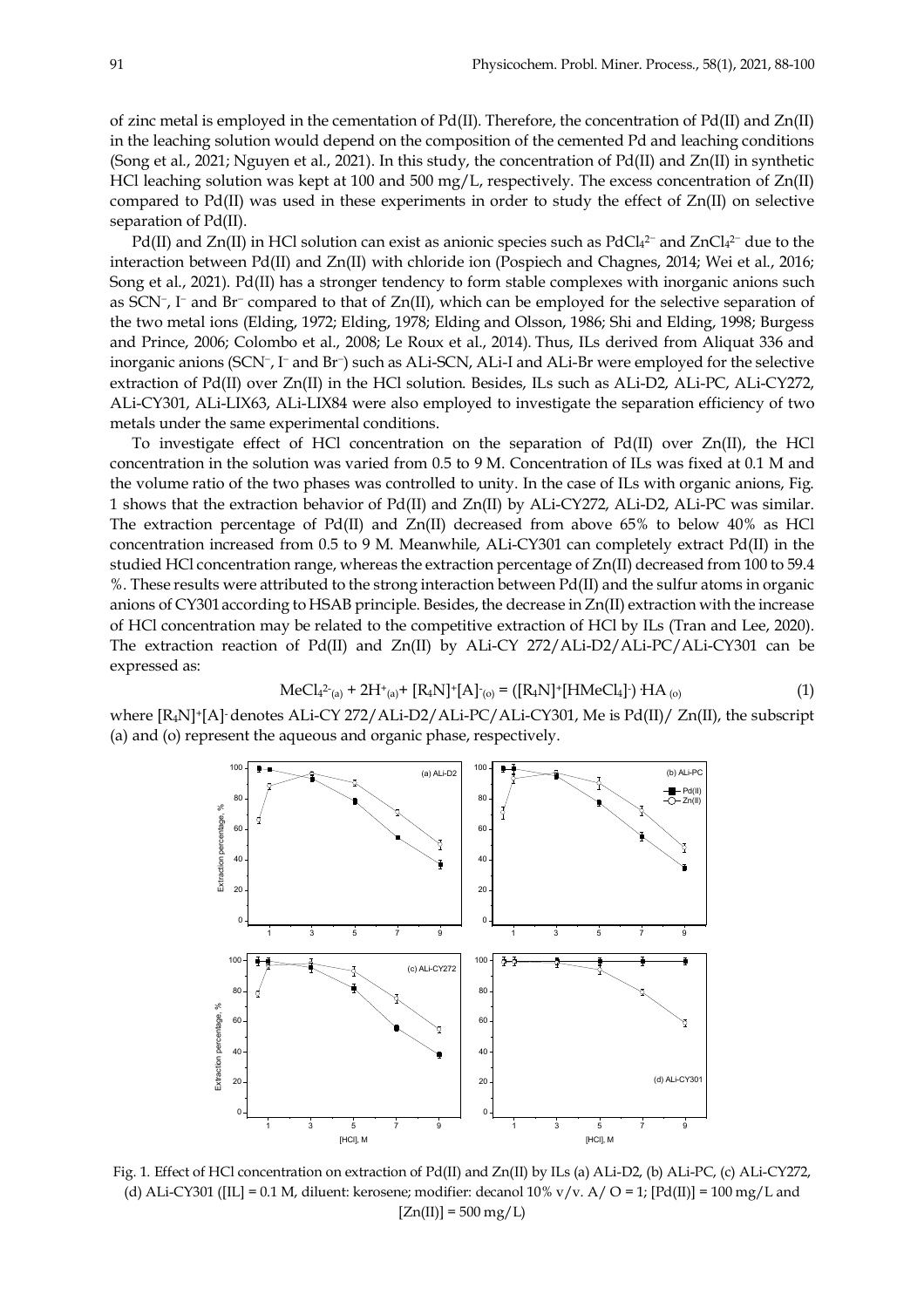The influence of HCl concentration on extraction of Pd(II) and Zn(II) by ILs such as ALi-LIX63 and ALi-LIX84 is exhibited in Fig. 2. Pd(II) was completely extracted by ALi-LIX63 and ALi-LIX84 when HCl concentration was less than 5 M and 1 M, respectively. The extraction percentage of Zn(II) by ALi-LIX63 increased from 63.3 to 91.0%, while that by ALi-LIX84 was from 61.9 to 95.1% as HCl concentration increased from 0.5 to 3 M. In both ILs, the increase in the HCl concentration led to a decrease in the extraction of  $Zn(II)$  to below 62.0%, indicating that the extractability of metal ions by ALi-LIX63/ALi-LIX84 significantly depends on HCl concentration. The extraction reactions of metals by ALi-LIX63 and ALi-LIX84 can be proposed as:

$$
MeCl_{4^{2-}(a)} + 2H^{+}(a) + 2[R_{4}N]^{+}[A]^{-}(o) = [MeCl_{2}] 2HA_{(o)} + 2[R_{4}N]^{+}[Cl]^{-}(o)
$$
\n(2)

$$
2[R_4N]^*[Cl]^-(0) + MeCl_4^{2-}(a) = [R_4N]_2^*[MeCl_4]^{2-}(0) + 2Cl^-
$$
\n(3)

where  $[R_4N]^+[A]$ <sup>-</sup> is ALi-LIX63/ ALi-LIX84.



Fig. 2. Effect of HCl concentration on extraction of Pd(II) and Zn(II) by ILs (a) ALi-LIX63, (b) ALi-LIX84 ([IL] = 0.1 M, diluent: kerosene; modifier: decanol  $10\%$  v/v. A/ O = 1; [Pd(II)] =  $100$  mg/L and [Zn(II)] =  $500$  mg/L)

In the case of ILs with inorganic anions, the effect of HCl concentration from 0.5 to 9 M on the separation of Pd(II) over Zn(II) was also tested under the following conditions: 0.1 M extractant in kerosene; addition of 10% v/v decanol to prevent the formation of a third phase;  $A/O$  of 1; the concentration of Pd(II) and and  $Zn(II)$  was 100 and 500 mg/L, respectively. The effect of HCl concentration on the separation of Pd(II) over Zn(II) by ALi-I, ALi-Br and ALi-SCN is displayed in Fig. 3. The results indicated that Pd(II) was completely extracted by the synthesized ILs such as ALi-SCN, ALi-I regardless of HCl concentration, while Pd(II) extraction by ALi-Br decreased from 100 to 62.4% with the increase of HCl concentration from 0.5 to 9 M. The difference in the extraction behavior of Pd(II) and Zn(II) by ALi-Br and ALi-SCN was negligible. Moreover, the efficient extraction of Zn(II) by ALi-SCN was explained by the formation of  $Zn(SCN)<sub>4</sub><sup>2</sup>$  which can be extracted to the organic phase (Hiromitsu and Tatsuya, 1971; Matveichuk et al., 2015). In addition, the decrease in extraction of Zn(II) at a high HCl concentration could be related to the competitive extraction of hydrogen ion by ALi-SCN (Nguyen and Lee, 2020). The extraction of hydrogen ion can cause a decrease in the effective concentration of IL. By contrast, Pd(II) can be selectively extracted over Zn(II) by ALi-I at low HCl concentration (see Fig. 3a). Namely, 99.6% Pd(II) was extracted at 0.5 M HCl, while the extraction percentage of Zn(II) was 33.0%. This can be explained by the difference in complexation degree between Pd(II) and iodide ion compared to  $Zn(II)$ . Besides, extraction of  $Zn(II)$  by quaternary ammonium IL is not favorable at low HCl concentration (Pospiech and Chagnes, 2014). These results indicate that control of solution acidity is important for the selective extraction of Pd(II) by ALi-I. The extraction reaction of Pd(II) by ALi-SCN, ALi-I and ALi-Br is proposed as Eq. (4):

$$
Me_{(a)}^{2+} + 2Cl_{(a)}^{-} + 4[R_4N]^+[X]^{-}(o) = [(R_4N)_2]^+[MeX_4]^{2-}(o) + 2[R_4N]^+[Cl]^{-}(o)
$$
\n(4)

where  $X$  is SCN/ I/ Br.

Our results indicate that ALi-CY301 and ALi-I are effective in separating Pd(II) and Zn(II) from HCl solution, while other ILs such as ALi-D2, ALi-PC, ALi-CY272, ALi-LIX63, ALi-LIX84, ALi-SCN, and ALi-Br are not effective in separating the two metal ions. Therefore, further experiments were done by employing ALi-CY301 and ALi-I. Moreover, the acidity of HCl solution has significant effect on the selective extraction of Pd(II) over Zn(II).

In the case of ALi-I, low concentration of HCl was favorable for the selective extraction of Pd(II).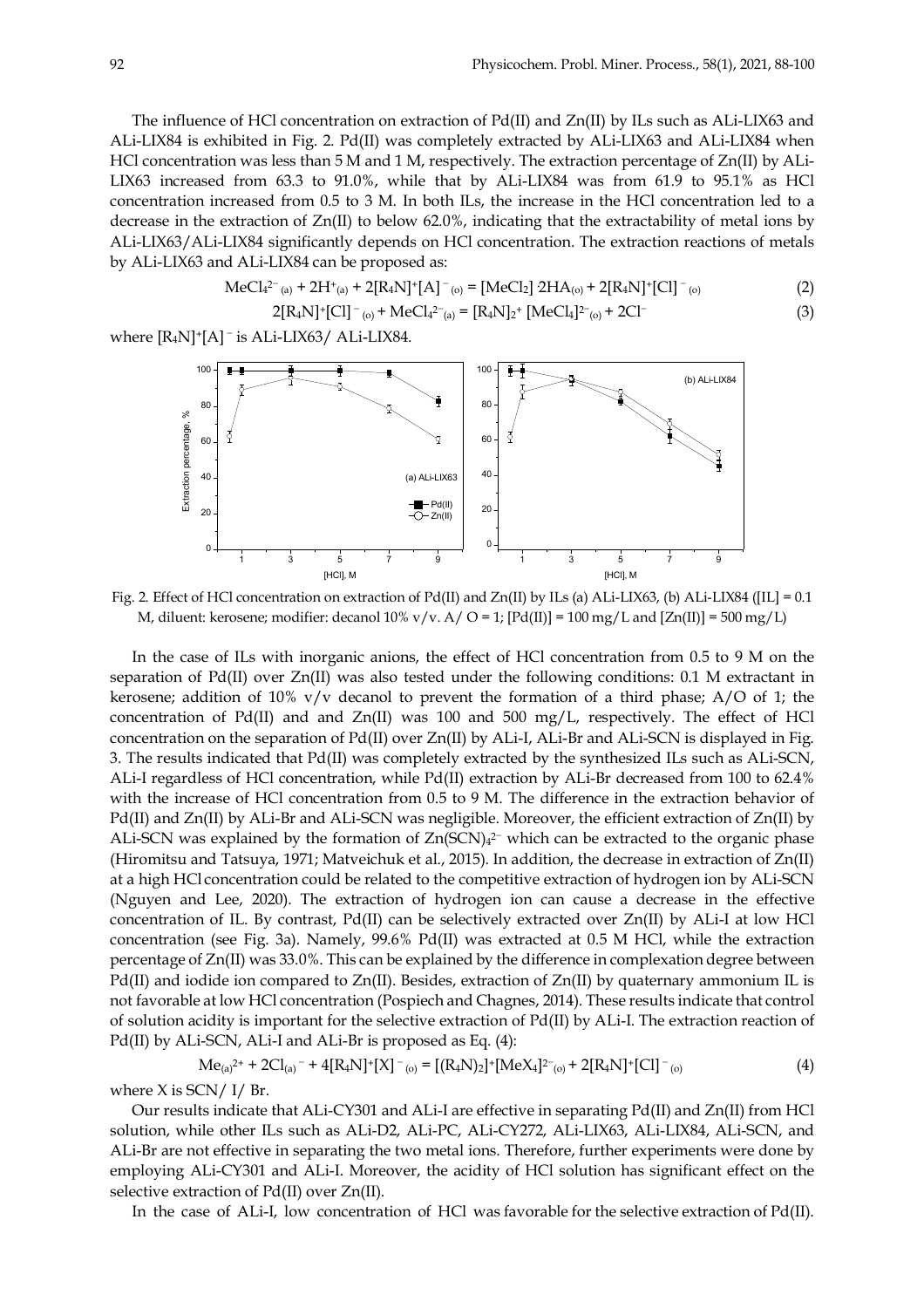

Fig. 3. Effect of HCl concentration on extraction of Pd(II) and Zn(II) by ILs (a) ALi-I, (b) ALi-Br, (c) ALi-SCN ([extractant] = 0.1 M, diluent: kerosene; modifier: decanol  $10\%$  v/v. A/ O = 1; [Pd(II)] = 100 mg/L and [Zn(II)] = 500 mg/L)

Therefore, solution pH was varied from 1 to 4 and extraction experiments were done by employing 0.1 M ALi-I at unity phase ratio and the effect of pH on extraction of Pd(II) and Zn(II) by 0.1 M ALi-I is exhibited in Fig. 4. The data show that Pd(II) was completely extracted in this pH range, while Zn(II) extraction was insignificant. In particular, Pd(II) was completely extracted at pH 1, while only 2.5 % of Zn(II) (12.5 mg/L) was extracted. There was little difference between initial pH and equilibrium pH after extraction.



Fig. 4. Effect of pH on extraction of Pd(II) and Zn(II) by 0.1 M ALi-I. (pH = 1-4 M, diluent: kerosene; modifier: decanol 10% v/v. A/ O = 1;  $[Pd(II)] = 100$  mg/L and  $[Zn(II)] = 500$  mg/L)

# **3.2. The separation of Pd(II) over Zn(II) by using ALi-CY301**

In these experiments, the effect of ALi-CY301 concentration on extraction of Pd(II) and Zn(II) was investigated by varying IL concentration from 0.001 to 0.01 M and the results are shown in Fig. 5. The concentration of HCl was fixed at 9 M. The synthetic leaching solution contained 100 mg/L Pd(II) and 500 mg/L Zn(II). The results indicated that selective extraction of Pd(II) was possible with lower concentration of ALi-CY301. Indeed, 81.9 % Pd(II) was extracted by 0.001 M ALi-CY301 while only 4.8 % Zn(II) was extracted (see Fig. 5). The co-extraction of Zn(II) increases with the increase in ALi-CY301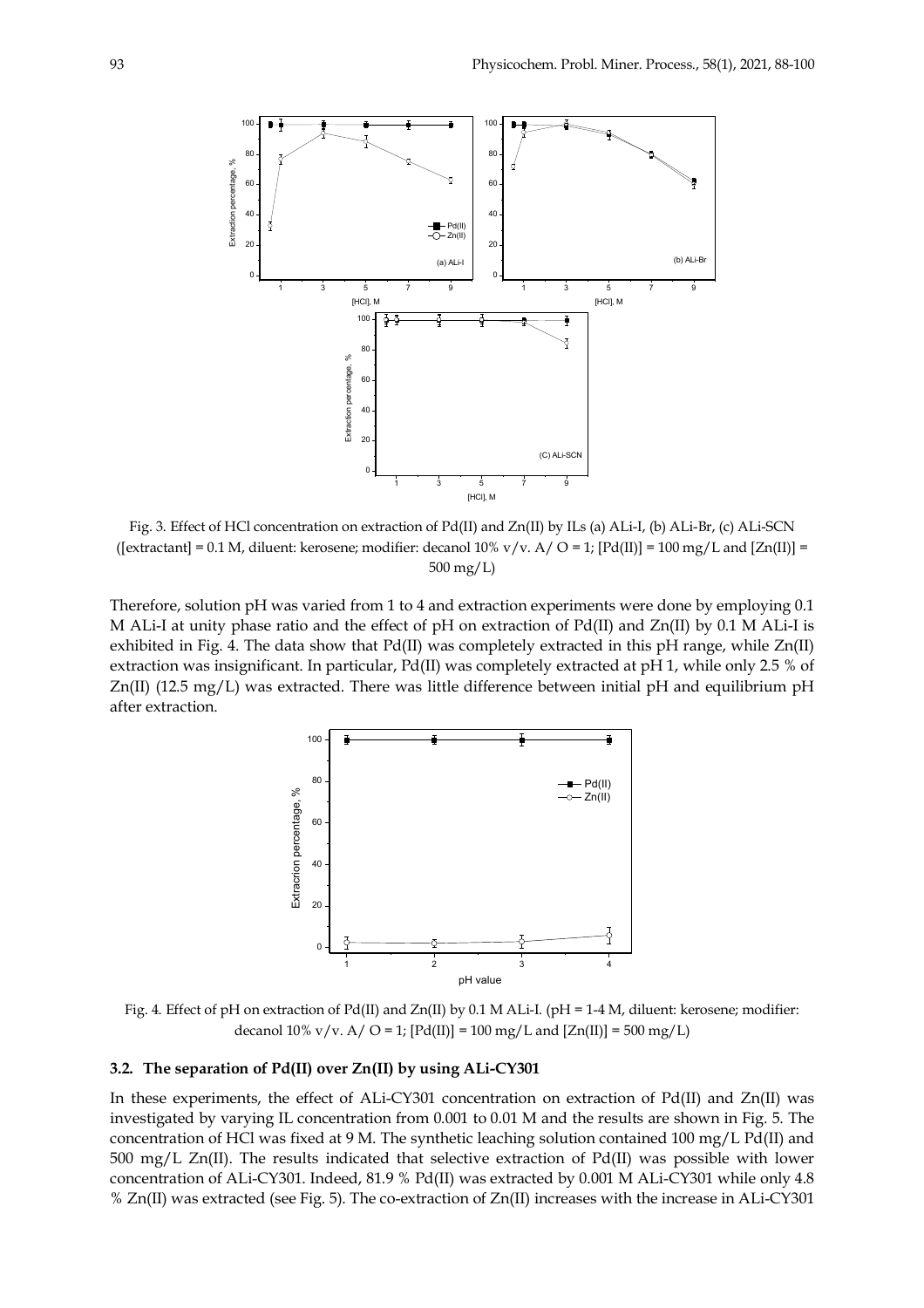concentration. This can be explained by the strong interaction of  $ZnCl<sub>4</sub><sup>2-</sup>$  with ammonium cation of IL when the concentration of IL was in excess. Therefore, Pd(II) may be completely separated over Zn(II) by employing counter-current extraction. Subsequently, McCabe-Thiele diagram was constructed to estimate the number stages for complete Pd(II) extraction. Fig. 6 is the McCabe-Thiele diagram for the extraction of Pd(II) in 9 M HCl by 0.001 M ALi-CY301, which was constructed by varying the volume ratio of the two phases from 5/1 to 1/5. McCabe–Thiele plot in Fig. 6 indicates that two stages countercurrent extraction is necessary for the complete extraction of Pd(II) at an A/O ratio of 2/3. On the basis of the McCabe-Thiele diagram, batch simulation experiments for two stages counter-current extraction were done. The concentration of the metal ions in each stage and the overall extraction percentage are listed in Table 1. As expected, after two stages of counter-current extraction, Pd(II) was completely extracted while no Zn(II) was extracted at all. The loaded organic phase contained 69.2 mg/L Pd(II).

Table 1. Results from batch simulation experiments for two stages counter-current extraction by 0.001 M ALi-CY301 (A/O =2/3; diluent: kerosene; modifier: decanol 10% v/v; 9 M HCl)



Fig. 5. Effect of ALi-CY301 concentration on extraction of Pd(II) and Zn(II) ([ALi-CY301] = 0.001-0.01 M, diluent: kerosene; modifier: decanol  $10\%$  v/v. A/ O = 1; 9 M HCl;  $[Pd(II)] = 100$  mg/L and  $[Zn(II)] = 500$  mg/L)



Fig. 6. Mc Cabe –Thiele diagram for extraction of Pd(II) by ALi-CY 301 ([ALi-CY301] = 0.001M, diluent: kerosene; modifier: decanol 10% v/v. A/ O =  $1/5-5/1$ , 9 M HCl; [Pd(II)] = 100 mg/L)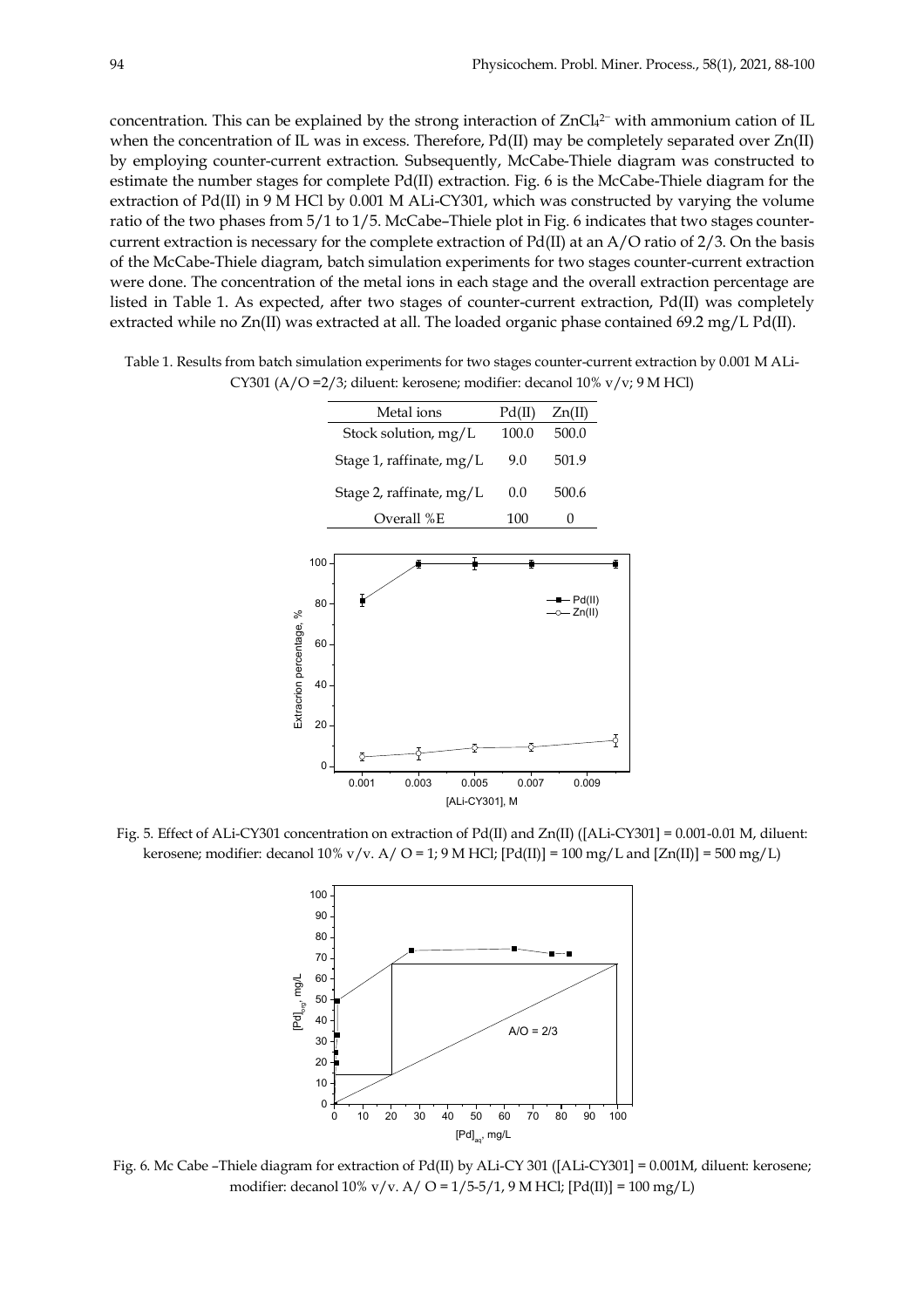It was reported that the stripping of Pd(II) from the loaded ALi-CY 301 was a challenge due to the strong affinity between Pd(II) and sulfur atom of Cyanex 301 (Nayl, 2010). In order to find an appropriate stripping agent for Pd(II) from the loaded ALi-CY301 IL phase, several stripping agents such as HCl,  $H_2SO_4$ , NH<sub>3</sub>, diluted aqua regia solution, a mixture of HCl and NaClO, and a mixture of HCl and thiourea were tested. **Table 2** displays the stripping percentage of Pd(II) from the loaded ALi-CY301. Among the studied stripping agents, the stripping efficiency of Pd(II) by using the mixture of 5 M HCl and 2% NaClO was the highest (100%, A/O =1). This indicates that the interaction between Pdchloro complex and ALi-CY301 is so strong that it needs a strong oxidizing agent in acidic solution for a quantitative stripping of Pd(II). Hence, the influence of NaClO and HCl concentration on Pd(II) stripping was investigated by varying their concentration from 0.1 to 2% ( $v/v$ ) and from 1 to 5 M, respectively and the data are shown in Table 3. The results indicate that Pd(II) was quantitatively stripped with a mixture of 5 M HCl and 0.1% NaClO, and the complete stripping was obtained with the further increase of NaClO concentration from 0.5%. Therefore, concentration of NaClO was kept at 0.5% to find an adequate HCl concentration in the mixture. The results revealed that stripping percentage of Pd(II) increased from 33.7 to 100% as HCl concentration increased in the mixture from 1 to 3 M, and the complete stripping was possible from 3 to 5 M HCl. Consequently, the mixture of 3 M HCl and 0.5% NaClO is the favorable stripping agent for Pd(II) from the loaded ALi-CY301. The stripping reaction of Pd(II) can be proposed as follows:

 $([R_4N]^+[HPdCl_4]^-)HA_{(0)} + 2NaClO + 2HCl = 2Cl_2 + [R_4N]^+[A]^- + Na_2(PdCl_4) + 2H_2O$  (5)

Table 2. Stripping percentage of Pd(II) from the loaded IL phase of ALi-CY301 using diverse reagents ([ALi-CY301] = 0.001 M,  $A/O = 1$ , [Pd(II)] in the loaded phase was 69.2 mg/L)

| Stripping agent                    | Stripping percentage, % |
|------------------------------------|-------------------------|
| $3$ M NH <sub>3</sub>              | 8.8                     |
| 5 M H <sub>2</sub> SO <sub>4</sub> | 1.6                     |
| 5 M HCl                            | 4.3                     |
| $5$ M HCl + 2% NaClO               | 100                     |
| $5 M HCl + 0.5 M Thiourea$         | 56.4                    |
| Aqua regia dilute 1.5 times        | 76.3                    |

Table 3. Effect of NaClO and HCl concentration on stripping Pd(II) from the loaded organic after two stages counter-current extraction with 0.001 M [ALi-CY301] ( $A/O = 1$ ; [Pd(II)] in the loaded phase was 69.2 mg/L)

| Effect of NaClO        | Stripping percentage, | Effect of HCl          | Stripping percentage, |
|------------------------|-----------------------|------------------------|-----------------------|
| concentration          | $\%$                  | concentration          | $\%$                  |
| $5$ M HCl + 0.1% NaClO | 93.4                  | 1 M HCl + 0.5% NaClO   | 33.7                  |
| $5$ M HCl + 0.5% NaClO | 100                   | $2$ M HCl + 0.5% NaClO | 75.2                  |
| 5 M HCl + 1.0% NaClO   | 100                   | 3 M HCl + 0.5% NaClO   | 100                   |
| 5 M HCl + 1.5% NaClO   | 100                   | $4$ M HCl + 0.5% NaClO | 100                   |
| 5 M HCl + 2.0% NaClO   | 100                   | 5 M HCl + 0.5% NaClO   | 100                   |

## **3.3. The separation of Pd(II) over Zn(II) by using ALi-I**

To investigate the effect of ALi-I concentration on the selective extraction of Pd(II) over Zn(II), the concentration of IL was varied from 0.001 to 0.1 M and the results are exhibited in Fig. 7. The synthetic leaching solution contained 100 mg/L of Pd(II) and 500 mg/L of Zn(II) and solution pH was adjusted to 1. In Fig. 7, the extraction percentage of Pd(II) increased from 86.2 to 100% when the concentration of ALi-I increased from 0.001 to 0.005 M and then constant with the increase of ALi-I concentration. A small amount of Zn(II) was also extracted at this condition (from 1.2 to 2.5%). Therefore, counter-current extraction was performed to depress the co-extraction of Zn(II). Similar to the case of ALi-CY301, batch simulation experiments on the two stages counter-current extraction with an A/O of 2/3 were tried by using 0.001 M ALi-I at pH 1. Table 4 lists the experimental results for two stages counter-current extraction and overall extraction percentage of Pd(II) and Zn(II) by 0.001 M ALi-I. The results revealed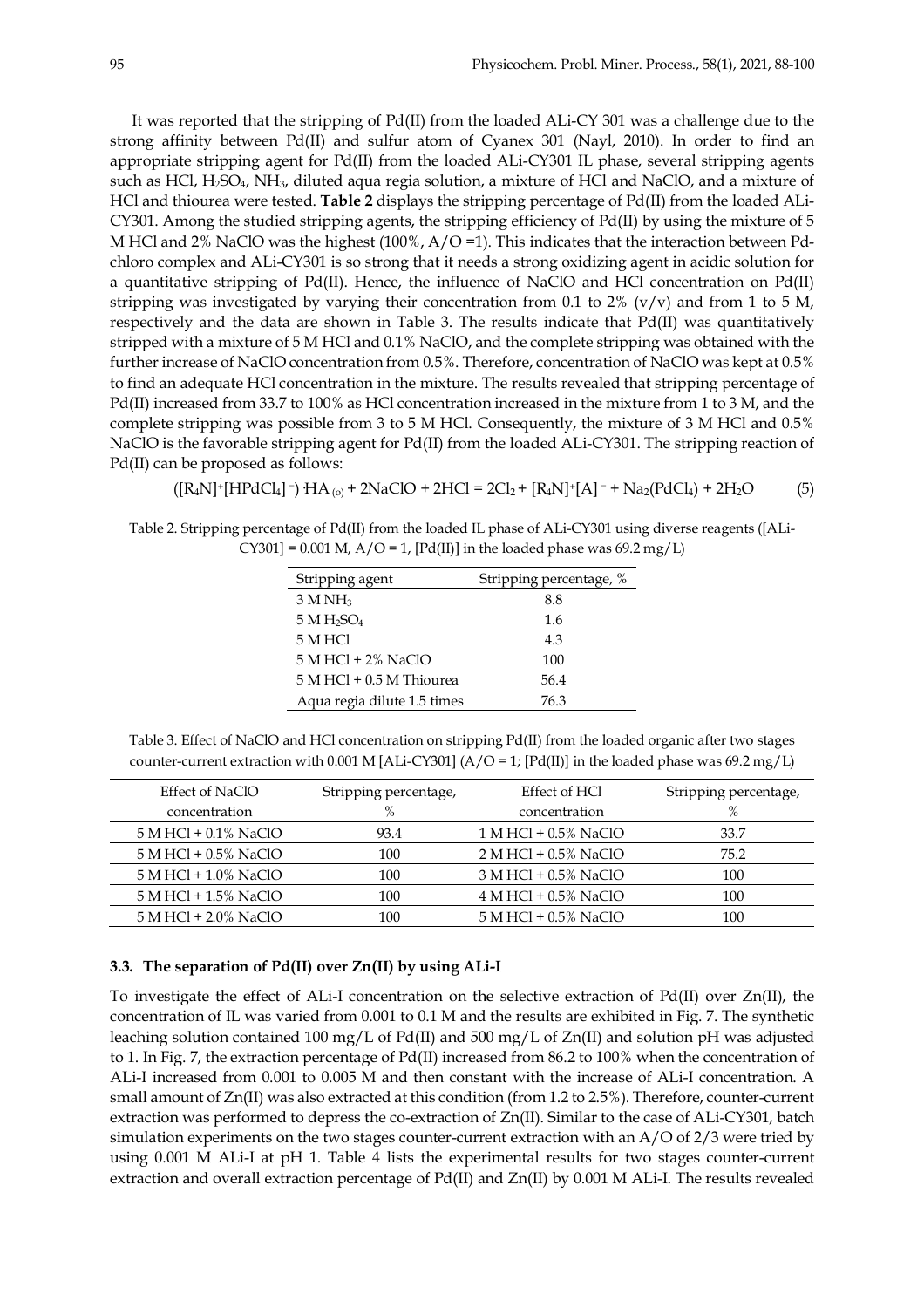that Pd(II) was completely extracted after two stages counter-current extraction. The concentration of Pd(II) in the loaded IL was 69.2 mg/L Pd(II).



Fig. 7. Effect of ALi-I concentration on extraction of Pd(II) and Zn(II). ([ALi-I] = 0.001-0.1 M, diluent: kerosene; modifier: decanol  $10\%$  v/v. A/ O = 1, pH = 1; [Pd(II)] = 100 mg/L and [Zn(II)] = 500 mg/L)

Table 4. Batch simulation experimental results for two stages counter-current extraction by 0.001 M ALi-I (A/O  $=2/3$ ; diluent: kerosene; modifier: decanol 10% v/v; pH = 1)

| Metal ions                 | Pd(II) | Zn(II) |
|----------------------------|--------|--------|
| Stock solution, mg/L       | 100.0  | 500.0  |
| Stage 1, raffinate, mg/L   | 24.2   | 506.4  |
| Stage 2, raffinate, $mg/L$ | 0.0    | 501.8  |
| Overall %E                 | 100    | 0      |

The efficient stripping of Pd(II) from the loaded ALi-I phase was possible by using NH3 solution (Nguyen et al., 2020). The concentration of NH3 solution was varied from 0.5 to 3 M to investigate Pd(II) stripping efficiency in this work. **Table 5** illustrates the effect of NH3 concentration on the stripping of Pd(II) from the loaded organic phase of ALi-I. From the obtained results, the stripping percentage of Pd(II) increased from 81.8 to 95.6% when the concentration of NH<sub>3</sub> increased from 0.5 to 3 M. The stripping reaction of Pd(II) from the loaded ALi-I by NH3 solution can be represented as

 $[(R_4N)_2]^+[PdI_4]^{2-}$ <sub>(0)</sub> + 2 $[R_4N]^+[Cl]^{-}$ <sub>(0)</sub> + 4NH<sub>4</sub>OH<sub>(a)</sub> = 4 $[R_4N]^+[I]^{-}$ <sub>(0)</sub> +  $[Pd(NH_3)_4]Cl_{2(a)}$  + 4H<sub>2</sub>O (6)

From our obtained results, ALi-CY301 and ALi-I can be considered as promising extractants for the separation of Pd(II) over Zn(II) from hydrochloric acid solutions. Selective extraction of Pd(II) over Zn(II) by these ILs depends on HCl concentrations because there is some difference in the complex formation degree between metal ions and these ligands. Namely, Pd(II) can be selectively extracted by ALi-CY301 at a high concentration of HCl (9 M), while lower concentration of HCl (pH 1) was favorable for ALi-I. The effective stripping of Pd(II) from the loaded ILs was possible by employing either the mixture of HCl and NaClO or NH3 solution.

Table 5. Effect of NH3 concentration on the stripping Pd(II) from the loaded organic phase after two stages counter-current extraction with 0.001 M [ALi-I] (A/O = 1; [Pd(II)] in the loaded phase was 69.2 mg/L)

|     | [NH <sub>3</sub> ], M Stripping percentage, % |
|-----|-----------------------------------------------|
| 0.5 | 81.8                                          |
| 1   | 85.2                                          |
| 2   | 86.3                                          |
| З   | 95.6                                          |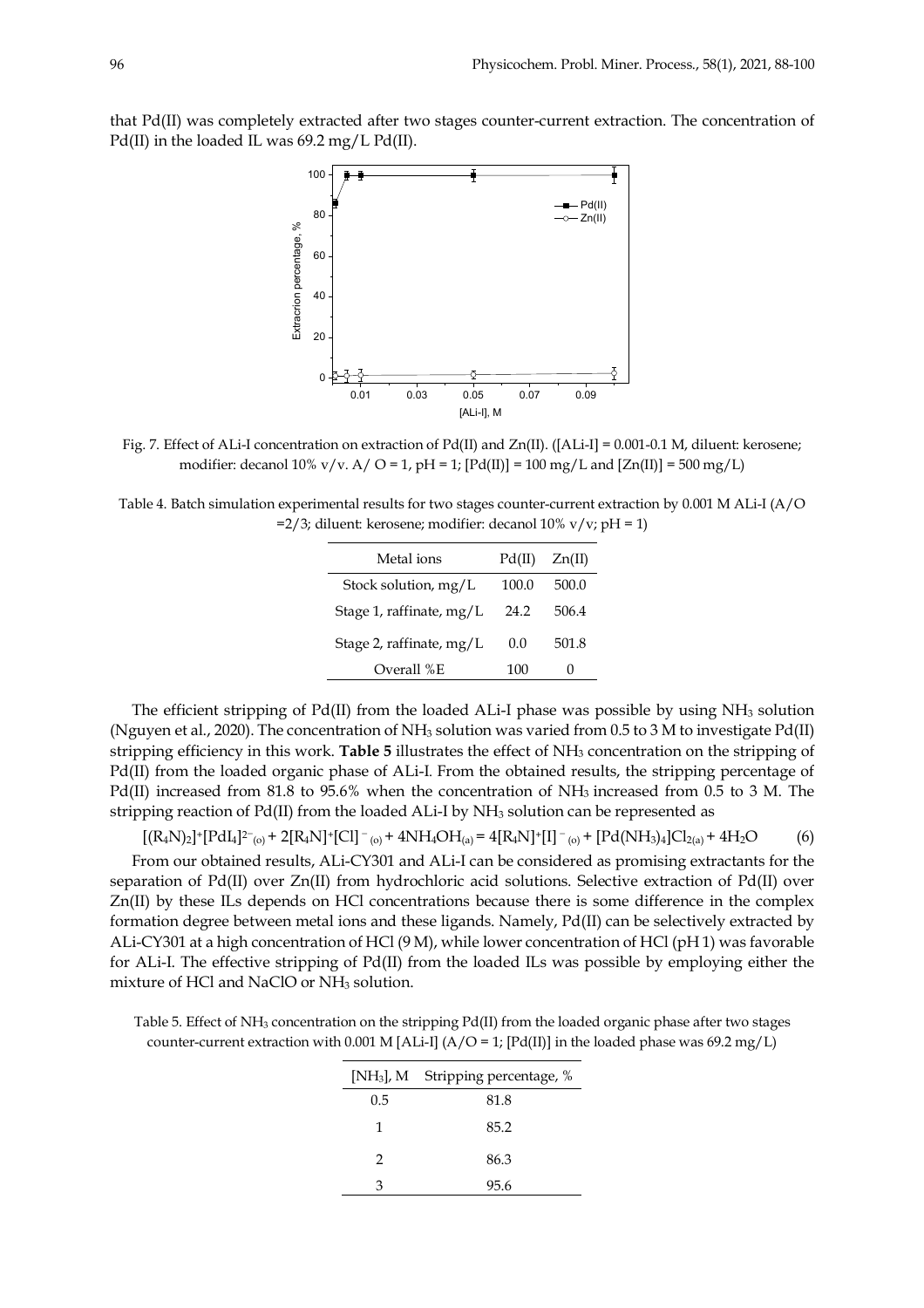#### **3.4. The separation of Pd(II) over Zn(II) from real HCl leaching solution**

Our previous work showed that the complete leaching of Pd and Zn was obtained by employing the mixture of 9 M HCl in presence of 0.5% (v/v)  $H_2O_2$  at 60°C for 60 min (Nguyen et al., 2021). At this condition, the Pd and Zn metal in the cemented Pd were completely dissolved. The concentration of Pd(II) and Zn(II) in the real leaching solution was 1926 mg/L Pd(II) and 74 mg/L, respectively. Since HCl concentration in the real solution was 9 M, ALi-CY301 was more appropriate for the selective extraction of Pd(II). To investigate the effect of ALi-CY301 concentration on separation of Pd(II) over Zn(II) from the real HCl leaching solution, solvent extraction experiments were done by varying ALi-CY301 concentration from 0.001 to 0.1 M at a unity phase ratio. Fig. 8 displays the effect of ALi-CY301 concentration on the extraction of Pd(II) and Zn(II). The results revealed that the extraction efficiency of Pd(II) and Zn(II) is proportion to ALi-CY301 concentration.

As shown in Fig. 8, Pd(II) extraction increased from 8.8 to 100% as ALi-CY301 concentration increased from 0.001 to 0.05 M. The co-extraction of Zn(II) in these experiments was observed when ALi-CY301 concentration was higher than 0.01 M (from zero to 52.9% at 0.1 M ALi-CY301). Therefore, two stages counter-current extraction using 0.01 M ALi-CY301 was employed to depress the coextraction of Zn(II). Table 6 lists the experimental results for two stages counter-current extraction and overall extraction percentage of the two metal ions by ALi-CY301. The data revealed that Pd(II) can be completely separated from  $Zn(II)$  by employing two stages counter-current extraction at an  $A/O$  of  $2/3$ . The concentration of Pd(II) in the loaded organic was 1288.3 mg/L, while no Zn(II) was extracted.

The mixture of HCl and NaClO was employed to strip Pd(II) from the loaded 0.01 M ALi-CY301. Our results indicated that 94.8 % Pd(II) (1221.3 mg/L) was stripped with the mixture of 5 M HCl and 0.5% NaClO. Employment of two stages counter-current stripping would lead to complete stripping of Pd(II) from the loaded ALi-CY301. The purity of Pd(II) in the stripping solution was above 99.9%. These



Fig. 8. Effect of ALi-CY301 concentration on extraction of Pd(II) and Zn(II). ([ALi-CY301] = 0.001-0.1 M, diluent: kerosene; modifier: decanol  $10\%$  v/v. A/ O = 1, real leaching solution of 9 M HCl;  $[Pd(II)] = 1926$  mg/L and  $[Zn(II)] = 74 mg/L$ 

Table 6. Batch simulation experimental results for two stages counter-current extraction by ALi-CY301. ([ALi-CY301] = 0.01M, diluent: kerosene; modifier: decanol 10% v/v. A/ O =  $2/3$ , real leaching solution of 9 M HCl).

| Metal ions                 | Pd(II) | Zn(II) |
|----------------------------|--------|--------|
| Stock solution, $mg/L$     | 1926.0 | 74.0   |
| Stage 1, raffinate, $mg/L$ | 7.9    | 734    |
| Stage 2, raffinate, $mg/L$ | 1.3    | 74.6   |
| Overall %E                 | yy 9   | (1.0)  |

results indicate that it is possible to recover pure Pd(II) from the HCl leaching solution of cemented Pd by solvent extraction with ALi-CY301.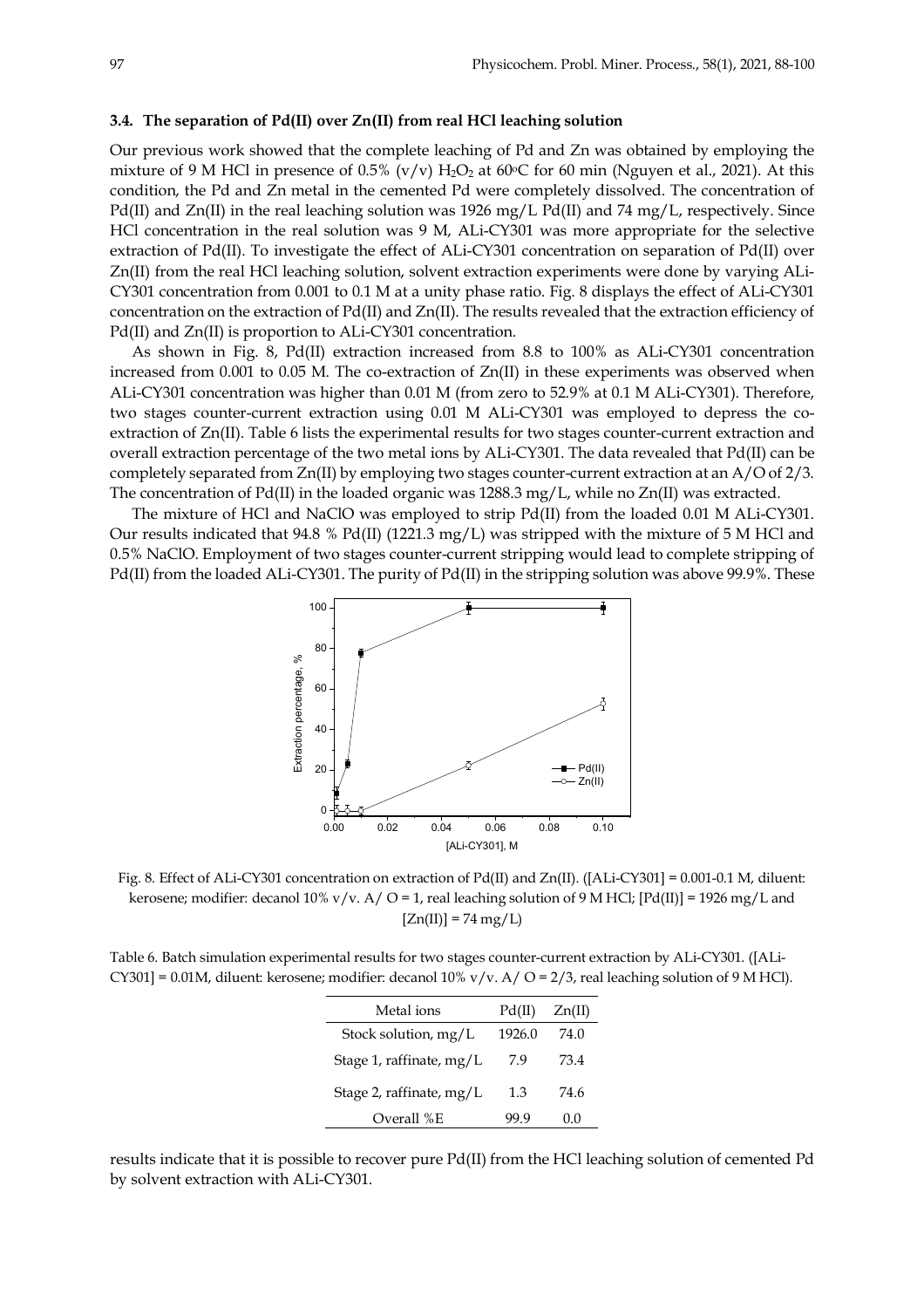In further experiments, recovery of Pd compound was tried by precipitation of Pd(IV) with NH4Cl. Since Pd(II) in the stripping solution cannot be precipitated by NH4Cl, a small amount of NaClO (1% v/v) was added to the stripping solution for the oxidation of Pd(II) to Pd(IV) before precipitation. In precipitation experiments, the molar ratio of Pd(IV) to NH4Cl was fixed at 1:30 and reactions were run at 60°C for 30 min. The results indicated that the precipitation percentage of Pd(VI) was 94.3% with 99.99% purity and the red precipitates were obtained. The morphology and chemical formula of ammonium chloropalladate ( $(NH_4)_2PdCl_6$ ) precipitates were verified by the SEM and XRD analysis (see Fig. 9). Hence, the recovery of Pd(IV) compound from the real 9 M HCl leaching solution was achieved with high performance and purity.





Fig. 9. Powders (a), SEM images (b), and XRD pattern(c) of (NH<sub>4)2</sub>PdCl<sub>6</sub> precipitates

Based on the obtained results from this study, optimum conditions for the leaching and separation by employing HCl solution are summarized in **Table 7**. In the case of leaching, complete dissolution of Pd can be accomplished by using 9 M HCl solution containing  $H_2O_2$  at 60 $\degree$ C. The complete separation of Pd(II) over Zn(II) from the real hydrochloric acid leaching solution was accomplished by extraction with ALi-CY301. The purity of palladium compounds synthesized from the stripping solution was higher than 99.9%.

Table 7. Optimum conditions for the leaching and separation of Pd(II) from the HCl leaching solution of the cemented Pd

| Media of real                 | Leaching                                        | Separation                                              |
|-------------------------------|-------------------------------------------------|---------------------------------------------------------|
| leachate                      |                                                 |                                                         |
| 9 M HCl with                  | Complete dissolution of Pd at $60^{\circ}$ C in | Selective extraction of $Pd(II)$ over $Zn(II)$ from the |
| $0.5\% \text{ H}_2\text{O}_2$ | 60 min and 2 $g/L$ of pulp density.             | real solution was possible by using ALi-CY301.          |
|                               |                                                 | The mixture of 5 M HCl and 0.5% NaClO was               |
|                               |                                                 | effective for the stripping of Pd(II) from the          |
|                               |                                                 | loaded Ali-CY301.                                       |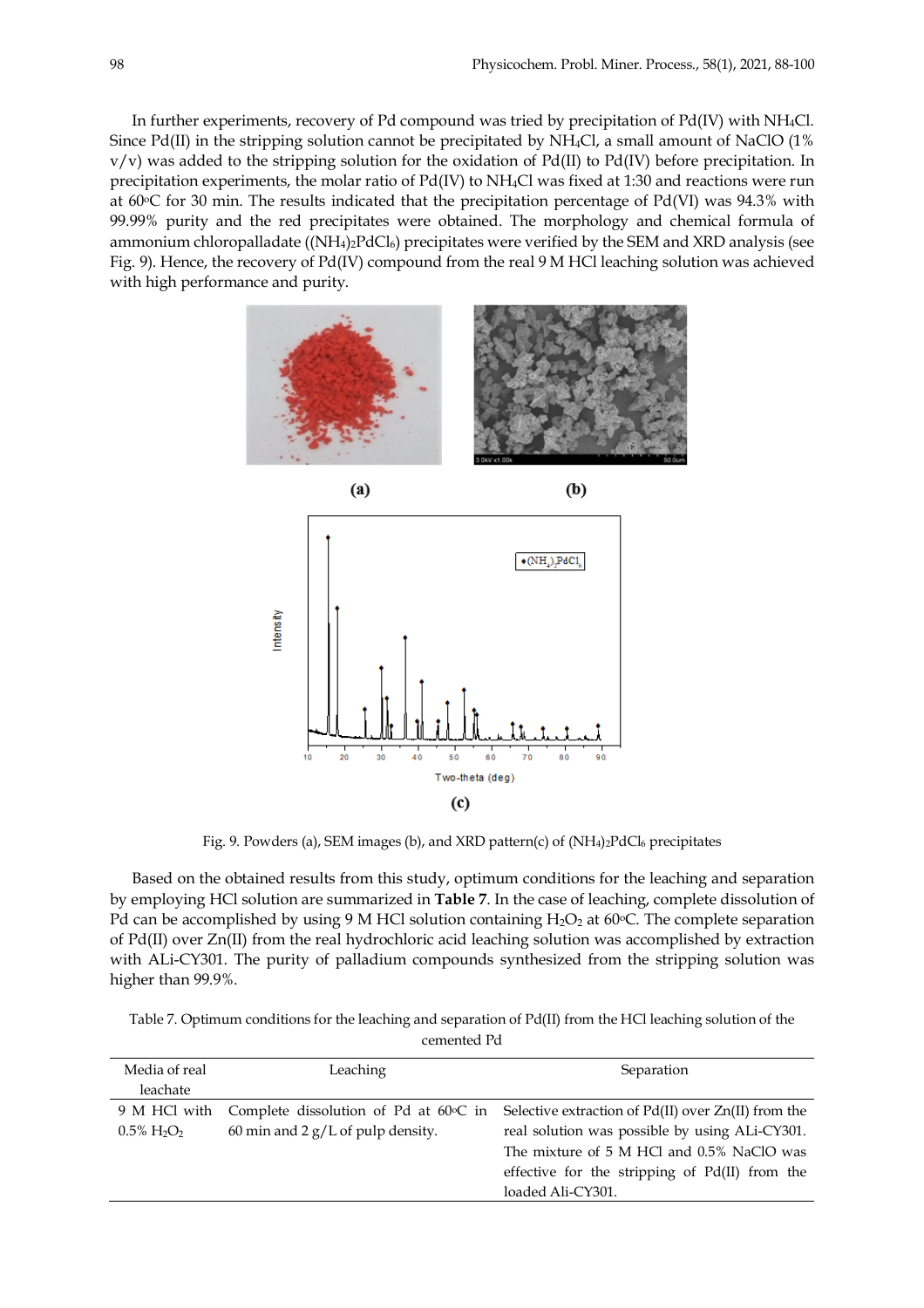## **4. Conclusions**

Cemented Pd powders are produced from the treatment of spent electroplating solutions with zinc metal. In order to develop a process for the recovery of pure Pd compound from the cemented Pd, solvent extraction experiments by synthesized ILs were done by employing synthetic HCl leaching solutions. For this purpose, synthesized ILs such as ALi-D2, ALi-PC, ALi-CY301, ALi-CY272, ALi-LIX 63, ALi-LIX 84, ALi-I, ALi-Br, and ALi-SCN were employed to investigate the extraction behavior of Pd(II) and Zn(II) in the HCl concentration range from 0.5 to 9 M. Among these ILs, ALi-CY301 and ALi-I showed selective and effective extraction ability for Pd(II) over Zn(II). The selective extraction of Pd(II) by two stages counter-current extraction of ALi-I was possible at low HCl concentration (pH 1), while that by ALi-CY301 was possible from 9 M HCl. The complete stripping of Pd(II) from the loaded ALi-I and ALi-CY301 was achieved by 3 M NH3 solution and a mixture of 3 M HCl and 0.5% NaClO solution, respectively. Concentrated HCl solution  $(9 \text{ M})$  containing  $H_2O_2$  was necessary to completely dissolve Pd in the cemented Pd which resulted from real spent electroplating solutions. Therefore, ALi-CY301 was employed for the selective separation of Pd(II) from the real leaching solution of cemented Pd at 9 M HCl. The experimental results confirmed that  $(NH<sub>4</sub>)<sub>2</sub>PdCl<sub>6</sub>$  with 99.99% purity was recovered from the real leaching solution by extraction with ALi-CY301 followed by stripping with the mixture of HCl and NaClO solution and then by precipitating with NH4Cl. From the obtained results, a hydrometallurgical process consisting of leaching followed by solvent extraction and precipitation can be applied to recover pure Pd compound from the cemented Pd.

## **Acknowledgments**

This work was supported by the Technology Innovation Program (Development of Material Component Technology) (Project number: 20013071) funded by the Ministry of Trade, Industry & Energy (MOTIE, Korea). We gratefully thank the Gwangju branch of the Korea Basic Science (KBSI) for ICP data.

#### **References**

- ANTLER, M., 1982. *The Application of Palladium in Electronic Connectors Continuing Studies result in Growing use*. Platinum Metals Rev. 26, 106-117.
- BURGESS, J., PRINCE, R.H., 2006. *Zinc: Inorganic & Coordination Chemistry Based in part on the article Zinc: Inorganic & Coordination Chemistry by Reg H. Prince which appeared in the Encyclopedia of Inorganic Chemistry, First Edition*. Encycl. Inorg. Chem. https://doi:10.1002/0470862106.ia260.
- CIESZYNSKA, A., WISNIEWSKI, M., 2011. *Selective extraction of palladium(II) from hydrochloric acid solutions with phosphonium extractants*. Sep. Purif. Technol. 80, 385–389.
- COLOMBO, C., OATES, C.J., MONHEMIUS, A.J., PLANT, J.A., 2008. *Complexation of platinum, palladium and rhodium with inorganic ligands in the environment*. Plant Geochemistry: Exploration, Environment, Analysis 8, 91– 101.
- ELDING, L.I., 1972. *Palladium(II) halide complexes. I. Stabilities and spectra of palladium(II) chloro and bromo aqua complexes*. Inorganica Chim. Acta 6, 647–651. https://doi:10.1016/s0020-1693(00)91874.
- ELDING, L.I., 1978. *Stabilities of platinum(II) chloro and bromo complexes and kinetics for anation of the tetraaquaplatinum(II) ion by halides and thiocyanate*. Inorganica Chim. Acta 28, 255–262.
- ELDING, L.I., Olsson, L.F., 1986. *Stabilities, solubility, and kinetics and mechanism for formation and hydrolysis of some palladium(II) and platinum(II) iodo complexes in aqueous solution*. Inorganica Chim. Acta 117, 9–16.
- FORTUNY, A., COLL, M.T., SASTRE, A.M., 2012. *Use of methyltrioctyl/decylammonium bis 2,4,4- (trimethylpentyl)phosphinate ionic liquid (ALi-CY IL) on the boron extraction in chloride media*. Sep. Purif. Technol. 97, 137–141.
- GUPTA, B., SINGH, I., 2013. *Extraction and separation of platinum, palladium and rhodium using Cyanex 923 and their recovery from real samples*. Hydrometallurgy 135,11-18.
- HIROMITSU, M., TATSUYA, S., 1971. *Stability and Extractability of Zinc (II) Thiocyanate complexes in several solvent extraction systems*. Bull. Chem. Soc. Jpn. 44, 3347-3352.
- KATSUTA, S., YOSHIMOTO, Y., OKAI, M., TAKEDA, Y., BESSHO, K., 2011. *Selective Extraction of Palladium and Platinum from Hydrochloric Acid Solutions by Trioctylammonium-Based Mixed Ionic Liquids*. Ind. Eng. Chem. Res 50, 12735–12740.